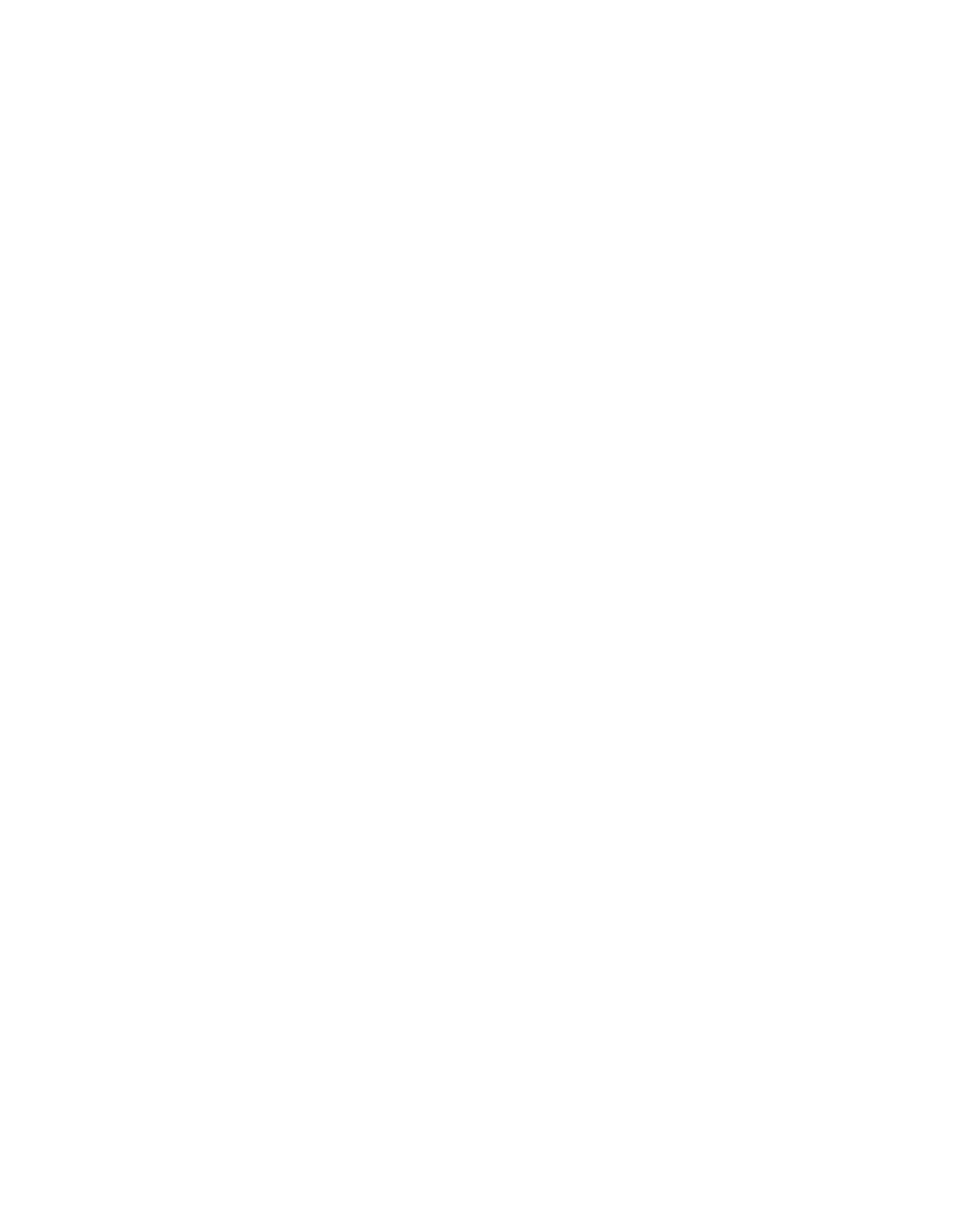### ARTICLE I **General Provisions**

## **§ 40-1. Purpose.**

To ensure all individuals, regardless of genuine or perceived race, color, sex, religion, ancestry, genetic information, national origin, sexual orientation, gender identity or expression, familial or marital status, age, mental or physical disability, use of guide or support animals and/or mechanical aids be given equal opportunities for employment, housing and the use of public accommodations, it is essential that appropriate legislation be adopted.

## **§ 40-2. Statement of policy.**

It is hereby confirmed to be the public policy of the Borough of Downingtown to promote and uphold the fair and equal employment for all individuals in accordance with their utmost abilities regardless of genuine or perceived race, color, sex, religion, ancestry, genetic information, national origin, sexual orientation, gender identity or expression, familial or marital status, age, veteran status, mental or physical disability, use of guide or support animals and/or mechanical aids, and to protect their right to obtain and hold employment without discrimination, and to declare equal opportunities for all persons and to protect their rights to secure housing accommodation, public accommodation and commercial property regardless of genuine or perceived race, color, sex, religion, ancestry, genetic information, national origin, sexual orientation, gender identity or expression, familial or marital status, age, mental or physical disability, use of guide or support animals and/or mechanical aids.

## **§ 40-3. Definitions.**

As used in this chapter, the words and phrases herein defined shall have the following meaning unless the context otherwise requires:

BOROUGH — The Borough of Downingtown.

DISCRIMINATION — Any discriminatory act(s) taken by any person, employer, landlord, employment agency, labor organization or public accommodation on the basis of genuine or perceived race, color, sex, religion, ancestry, genetic information, national origin, sexual orientation, gender identity or expression, familial or marital status, age, mental or physical disability, use of guide or support animals and/or mechanical aids.

DISCRIMINATORY ACTS — All acts defined in the Pennsylvania Human Relations Act<sup>1</sup> as unlawful discriminatory practices. The fact that the Pennsylvania Human Relations Act would not define a practice as unlawful when that practice is taken on the basis of genuine or perceived sexual orientation, gender identity or expression, genetic information, familial or marital status shall not exempt such practice from being considered a discriminatory act under this chapter.

EMPLOYEE — Does not include any individuals who, as a part of their employment, reside in the personal residence of the employer.

EMPLOYER — Any person or entity who employs one or more employees, including but not limited to the Borough, its departments, boards and commissions, and any other government agency within its jurisdiction.

**<sup>1.</sup> Editor's Note: See 43 P.S. § 951 et seq.**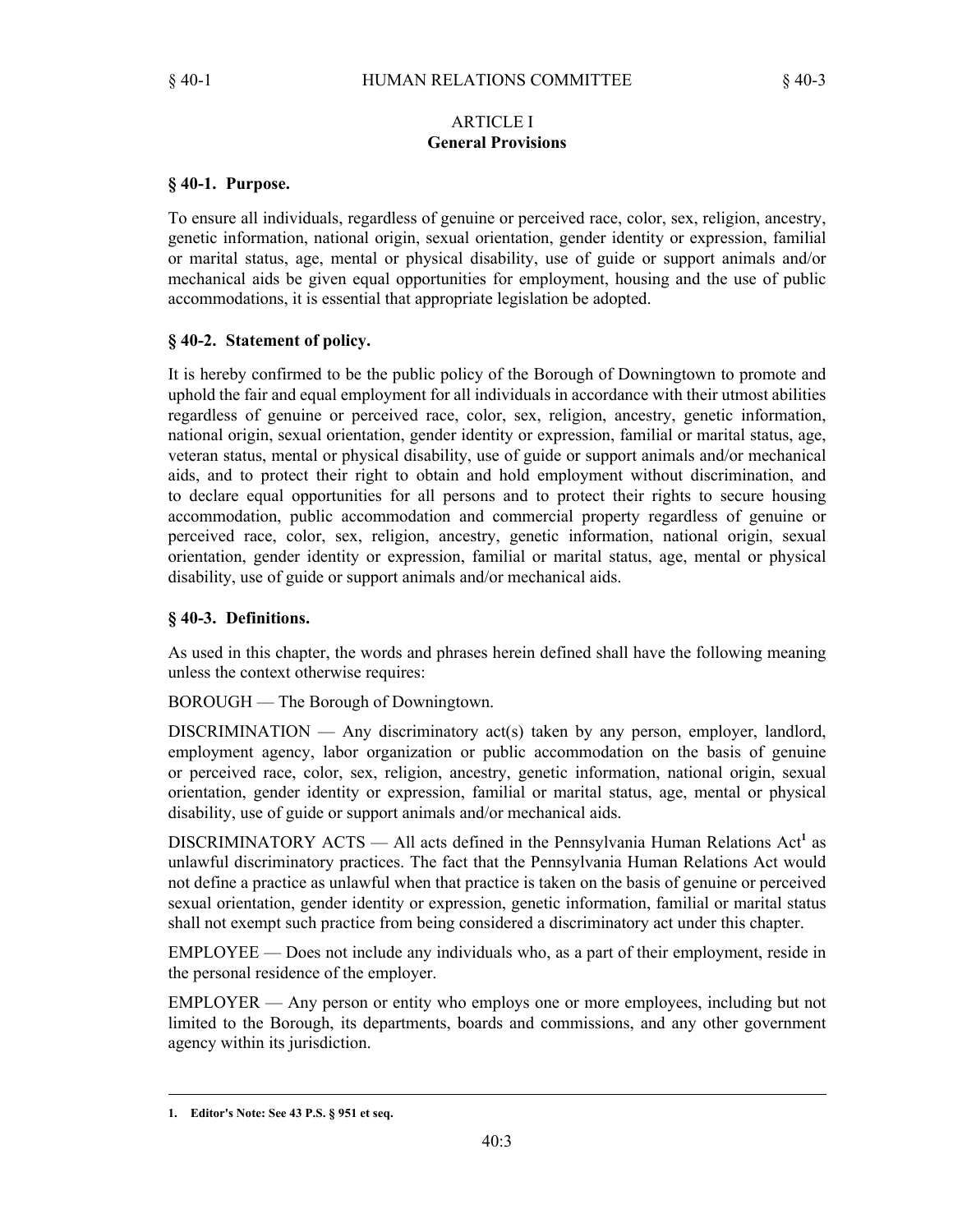GENDER IDENTITY OR EXPRESSION — Self perception, or perception by others, as male or female, and shall include an individual's appearance, behavior, or physical characteristics, that may be in accord with, or opposed to, one's physical anatomy, chromosomal sex, or sex assigned at birth, and shall include, but is not limited to, persons who are undergoing or have completed sex reassignment, are transgender or gender variant.

GENETIC INFORMATION — That information which is defined as genetic information in the Genetic Information Nondiscrimination Act of 2008, 42 U.S.C. § 2000ff.

ORDINANCE — This chapter will also be known as the "Anti-Discrimination Ordinance."

PERSON — Any natural person, fraternal, civic or other membership organization, corporation, general or limited partnership, proprietorship, limited liability company, or similar business organization, including but not limited to the Borough, its departments, boards and commissions, and other for-profit and nonprofit organizations.

PUBLIC ACCOMMODATION — Any accommodation, resort or amusement which is open to, accepts or solicits the patronage of the general public or offers goods or services, including loans, to the general public or is listed in Section 4(1) of the Pennsylvania Human Relations Act, 43 P.S. § 954(1), but shall not include any accommodations which are in their nature distinctly private.

SEXUAL ORIENTATION — Genuine or perceived homosexuality, heterosexuality and/or bisexuality.

## **§ 40-4. Unlawful practices.**

- Discrimination in housing, employment or public accommodations is prohibited under this chapter. A.
- Retaliation against any individual because such individual has opposed any practice forbidden by this chapter, or because such individual has made a charge, testified or assisted in any manner in any investigation, proceeding or hearing under this chapter is prohibited under this chapter. B.
- Aiding, abetting, inciting, compelling or coercing the doing of any act declared by this chapter to be an unlawful practice, or obstructing or preventing any person from complying with the provisions of this chapter, is prohibited under this chapter. C.

### **§ 40-5. Exceptions.**

- Nothing in this chapter shall be construed as supporting or advocating any particular doctrine, position, point of view, lifestyle or religious view. To the contrary, it is the intention of this chapter that all persons be treated fairly and equally, and it is the express intent of this chapter to guarantee fair and equal treatment under the law to all people of the Borough of Downingtown. A.
- This chapter shall be deemed an exercise of the police power of the Borough of Downingtown for the protection of the public welfare, prosperity, health and peace of the Borough. B.
- Notwithstanding any other provision of this chapter, it shall not be an unlawful employment practice for a religious corporation or association, not supported in whole or C.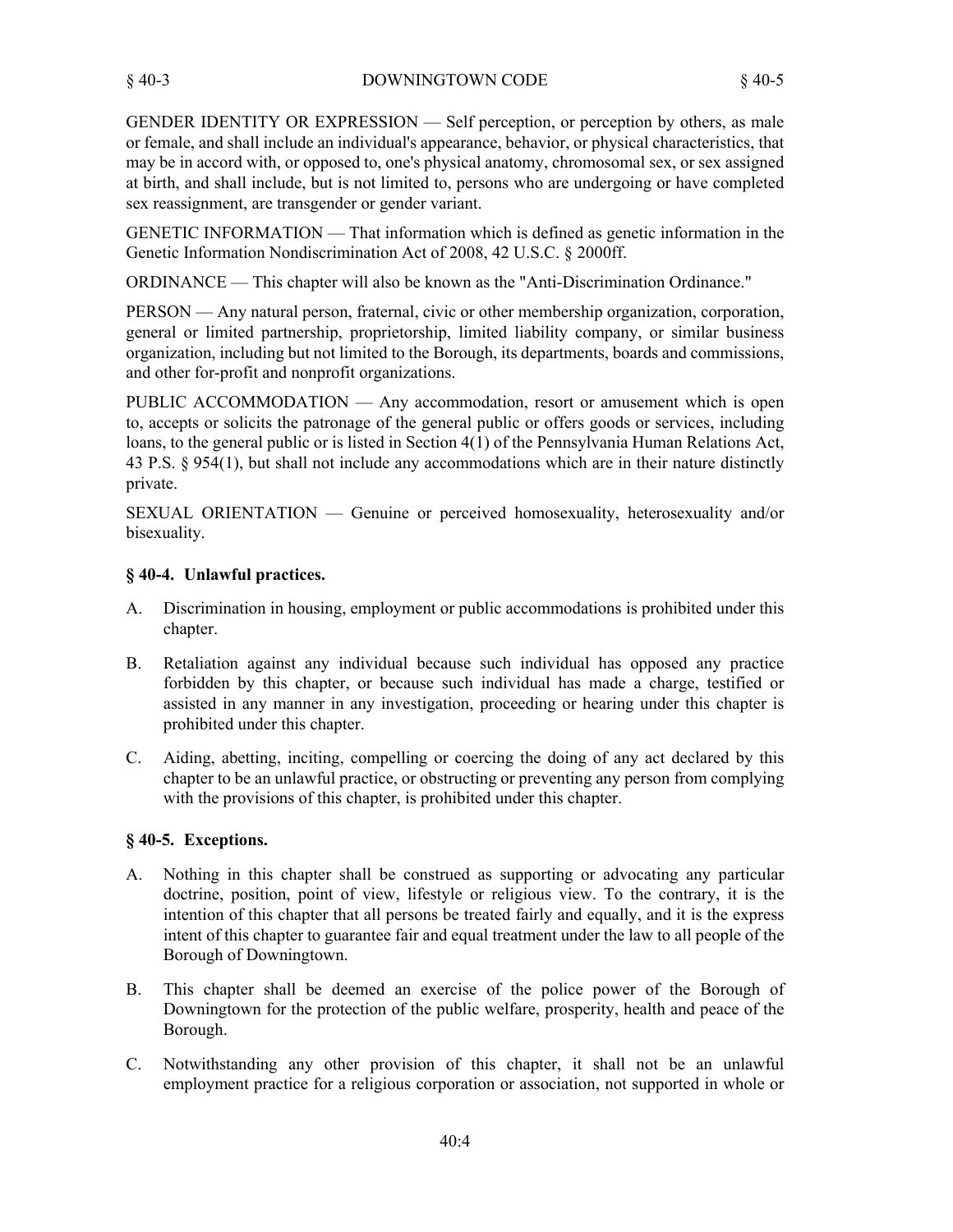in part by governmental appropriations, to refuse to hire or employ an individual on the basis of religion.

Nothing in this chapter shall be interpreted to prohibit a religious organization, religious denomination, or association of religious organizations or denominations that is exempt from federal taxation under Section  $501(c)(3)$  of the Internal Revenue Code, or any organization affiliated with that religious organization, religious denomination, or association of religious organizations or denominations, from engaging in any conduct or activity that is required by, or that implements or expresses its religious beliefs or tenets of faith. Nor shall anything in this chapter be interpreted to require any such religious organization, religious denomination, or association of religious organizations or denominations, or any organization affiliated with that religious organization, religious denomination, or association of religious organizations or denominations to engage in any conduct or activity that is prohibited by its religious beliefs or tenets of faith. Nor shall any such religious organization, religious denomination, or association of religious organizations or denominations be required to engage in any conduct or activity that would violate its religious beliefs or tenets, as a condition of entering into any contract with any agency of this Borough. D.

#### **§ 40-6. Downingtown Human Relations Commission.**

- Pursuant to 43 P.S. § 962.1 of the Pennsylvania Human Relations Act, there is hereby established a Human Relations Commission in and for Downingtown (hereinafter referred to as the "Downingtown Human Relations Commission" or the "Commission"). A.
- The Downingtown Human Relations Commission shall consist of no fewer than three and no more than five voting members, who shall serve overlapping terms of four years each. At all times there shall be an odd number of members. The Commission members shall be appointed by and with the approval of Borough Council. The Commission may elect up to three nonvoting, ex officio members to broaden the diversity that serves on the Commission. Members shall be residents of the Borough or business owners who operate within the Borough or own property that dwells within the Borough limits. No voting member of the Downingtown Human Relations Commission shall hold any office in any political party. Members of the Downingtown Human Relations Commission shall serve without salary but may be paid expenses incurred in the performance of their duties, as approved by Borough Council. B.
- The Commission shall select one of its members as the Chairperson of the Commission. The Chairperson will be responsible for setting Commission meetings, coordinating with the Borough Administration regarding received complaints and answers, and generally ensuring that the duties of the Commission are fulfilled. The Chairperson may delegate responsibility for Commission duties to specific Commissioners or to paid staff, if applicable. C.
- Borough Council hereby grants to the Downingtown Human Relations Commission all of the powers necessary to the execution of its duties (as set forth below), provided that those powers shall not exceed those exercised by the Pennsylvania Human Relations Commission under the Pennsylvania Human Relations Act. D.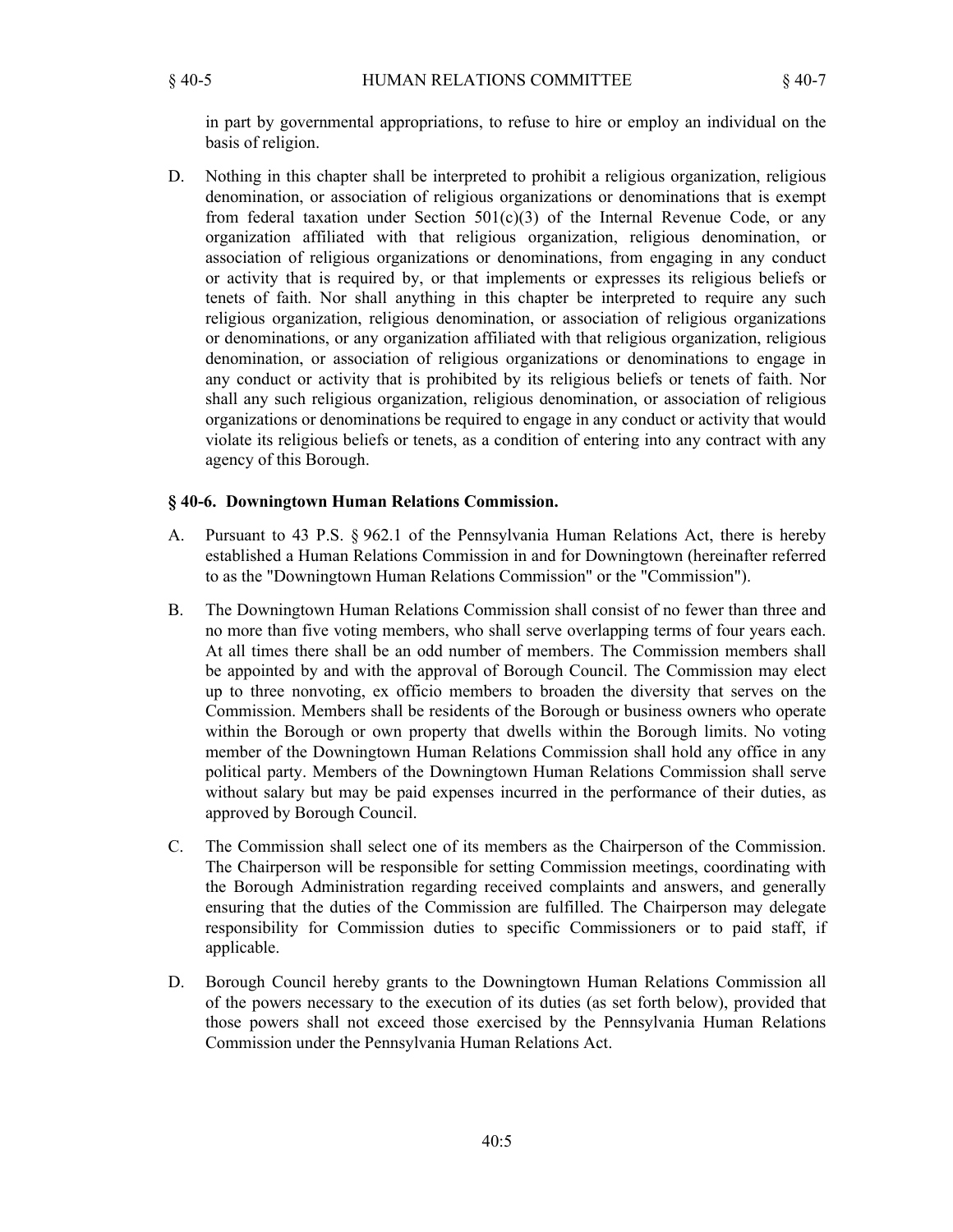### **§ 40-7. Commission roles and responsibilities.**

The Commission Roles and Responsibilities shall entail:

- Promote mutual understanding, respect and cooperation among all racial, cultural, religious, ethnic, nationality and other groups within the Borough.  $A<sub>1</sub>$
- B. Make studies into the status of human relations in the Borough.
- Cooperate with and assist other organizations, public or private, to improve relationships among the citizens of the Borough. C.
- Conduct an educational program for furtherance of the improvement of human relations in the Borough. D.
- Act as a referral group for complaints of alleged discrimination within the Borough and, wherever possible, the Commission shall refer the complainants to appropriate social, civic or government agencies for further action. E.

### **§ 40-8. Procedures.**

- Filing a complaint. A.
	- Any person(s) claiming to be aggrieved by an unlawful practice may make, sign and (1) file a verified complaint alleging violations of this chapter, which shall include the following information:
		- (a) The name and address of the aggrieved person(s);
		- The name and address of the person(s) alleged to have committed the prohibited (b) practice;
		- A concise statement of the facts, including pertinent dates, constituting the (c) alleged discriminatory practice;
		- (d) If applicable, the address and a description of the dwelling unit which is involved; and
		- Such other information as may be required on request by the Borough/Human (e) Relations Commission.
	- Complaints may be filed in person at the Borough Administration office or by mailing (2) such complaints to the Borough Administration office or to the Chairperson of the Human Relations Commission. All complaints must be received by the Borough Administration office or by the Human Relations Commission within 180 days of the alleged act of discrimination to be considered timely.
	- (3) The Borough Administration office shall convey all original complaints received by that office to the Chairperson of the Human Relations Commission within 10 days of the office's receipt of such complaints.
- Notification and answer. B.
	- (1) Within 30 days of its receipt of a complaint, the Human Relations Commission shall: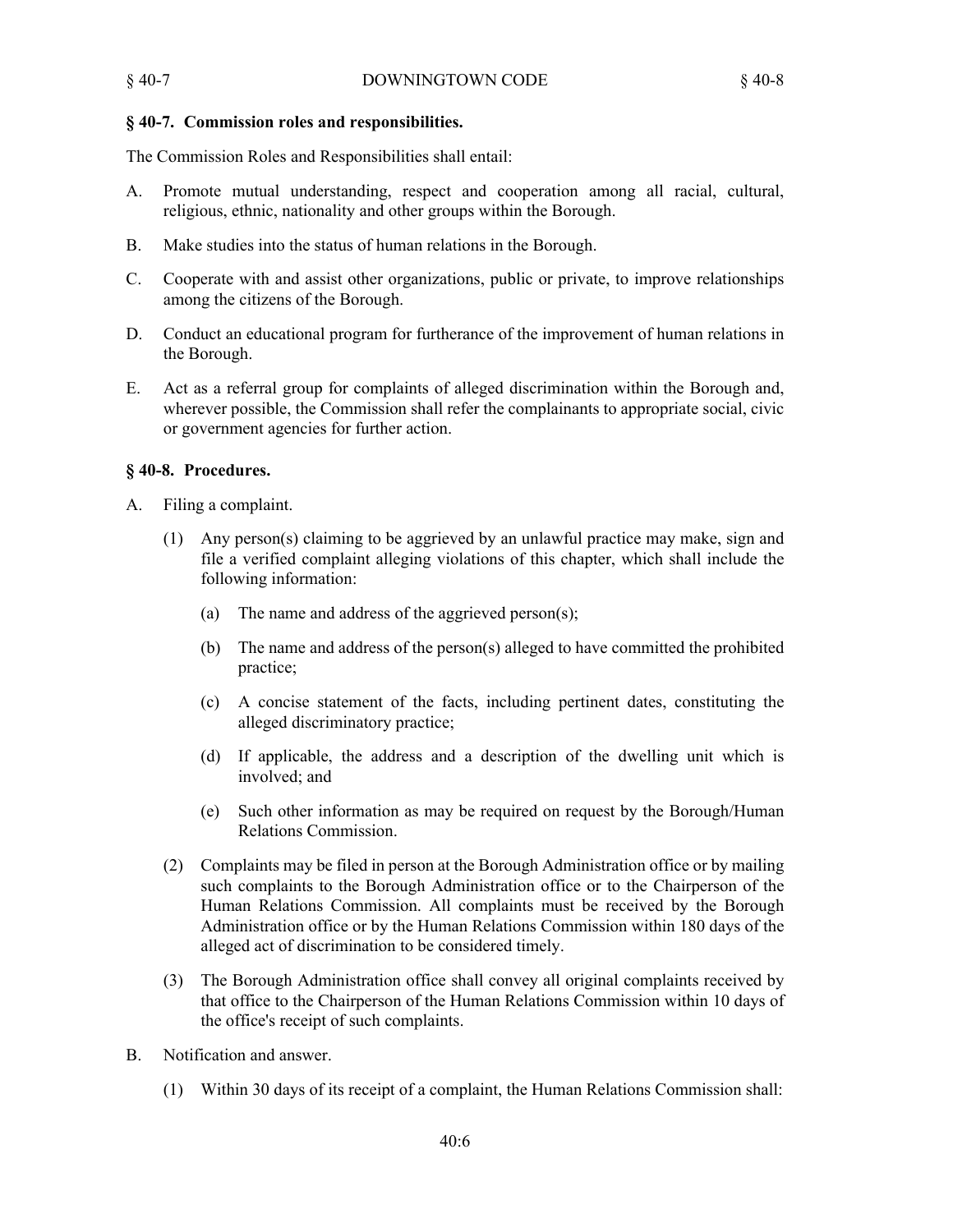- Send a copy of the complaint to the person(s) charged with a discriminatory (a) practice [the "respondent(s)"]; and
- (b) Send a notice to the person(s) aggrieved, informing them that the complaint has been received. If the complaint alleges discrimination on a basis prescribed under federal or state law, the notice sent to the person(s) aggrieved shall also inform them of the right to file with the state Human Relations Commission and/ or with the federal Equal Employment Opportunity Commission.
- The respondent(s) shall file a written verified answer to the complaint within 60 days (2) of receipt of the complaint. An answer to a complaint may be filed in the same manner as an original complaint. If the answer is filed with the Borough Administration office, it shall be conveyed by the Borough Manager to the Chairperson of the Human Relations Commission within 10 days of the Borough Manager's office's receipt thereof. The Commission shall promptly send a copy of the answer to the person(s) aggrieved.
- Fact finding conference. C.
	- After the answer has been received, the Commission shall, within 60 days, invite the (1) parties to voluntarily participate in a fact finding conference concerning the dispute. The parties shall respond to the invitation to participate in a fact finding conference within 30 days of being invited to participate.
	- (2) If the parties agree to participate in a fact finding conference, the parties shall meet with a Commission member at a location mutually agreeable to the parties within 30 days of the agreement to participate. Each party will be invited at the fact finding conference to present evidence and documents relevant to the complaint. The fact finding conference will not be a public event, and no record of the conference will be created, excepting the findings of fact detailed in Subsection C(3) of this Section.
	- (3) The parties shall notify the Commission of whether the fact finding conference resulted in a resolution of the complaint. In the event the complaint is resolved, the Commission shall notify the parties that the complaint has been dismissed. In the event the complaint is not resolved through the fact finding conference, then the Commissioner, within 30 days, shall prepare findings of fact and a conclusion as to whether the Commissioner finds probable cause that an unlawful practice has occurred.
- Disposition of the complaint. Provided the Commission has not elected under Subsection E of this section to use expanded procedures, and if the complaint is not resolved through the fact finding conference, the Commission shall, at the second Commission meeting following the fact finding conference, consider the findings prepared by the Commissioner who conducted the fact finding conference. The Commission shall accept or reject the findings by public vote. The Commission shall provide the parties with the findings of fact and conclusion, shall notify the parties of the outcome of the vote, and this notice shall also indicate that the person aggrieved has a right to pursue the matter in court by filing a lawsuit. D.
- Option of the Commission to elect for expanded procedures. The Commission shall have the authority to elect to adopt expanded procedures as set forth in Subsection F of this section subject to approval by Borough Council and appropriation of funding by Borough E.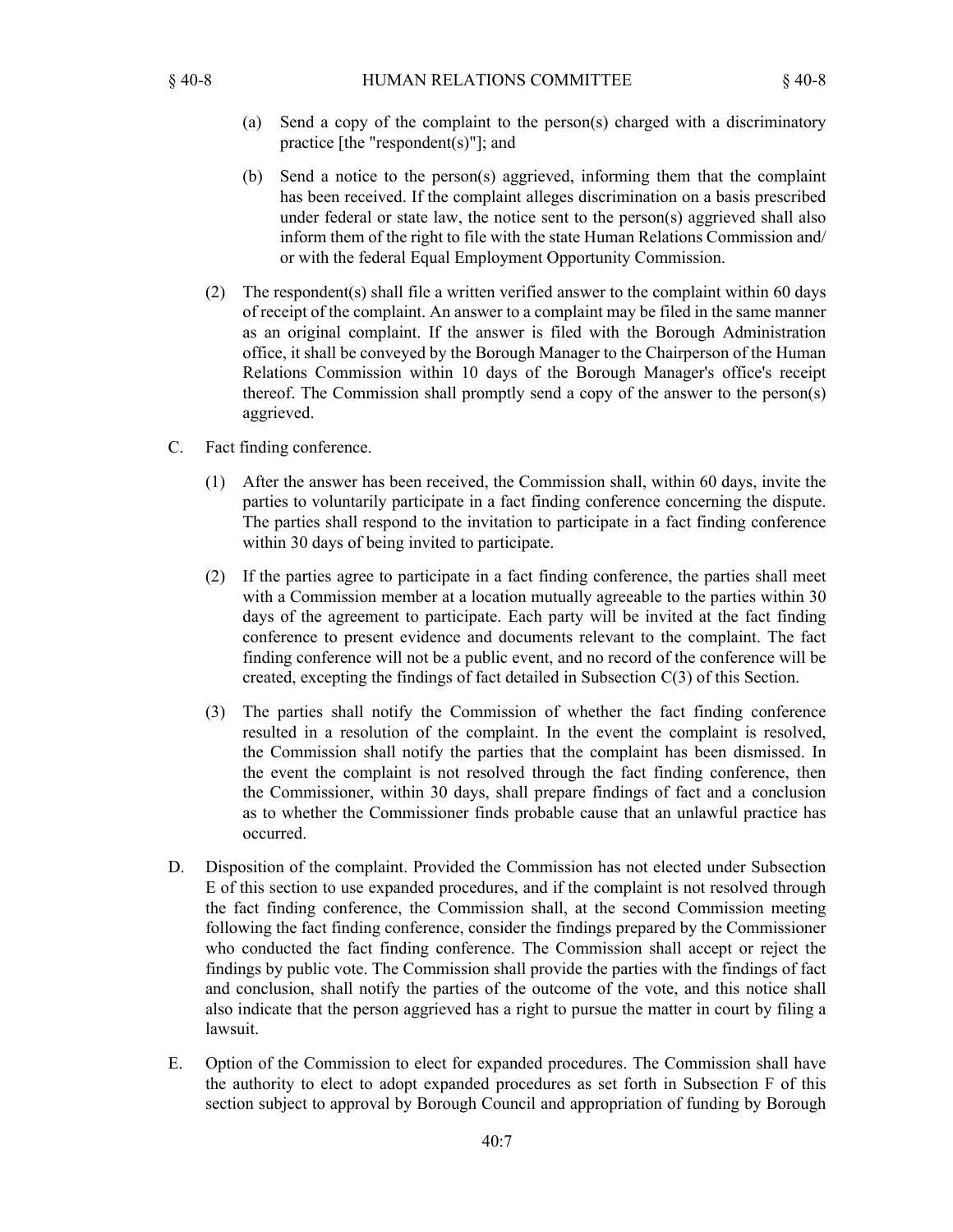Council for such procedures. A majority of Commission members must vote in favor of adopting expanded procedures in order for such procedures to be adopted. In the event that such procedures are adopted, they must, while in effect, be applied to all complaints that are not resolved through a fact finding conference. If the Commission has adopted expanded procedures, it may also, by majority vote and in its sole discretion, eliminate such procedures.

- Expanded procedures: F.
	- Dismissal or nondismissal of the complaint. If the fact finding conference was (1) successful in resolving the complaint, the Commission shall follow the procedures set forth in Subsection C(3) of this section.
	- (2) Investigation. The Commission shall, in a timely fashion, investigate the allegations of discrimination set forth in the complaint. The Commission may, in the conduct of such investigation, issue subpoenas to any person charged with an unlawful practice to furnish information, records or other documents, or to give sworn testimony, as necessary to assist in its investigation. The Commission may seek enforcement of its subpoena by Petition to the Court of Common Pleas of Chester County as appropriate.
	- Finding of no cause. If it shall be determined after the Commission's investigation (3) that there is no basis for the allegations of the complaint, the Commission shall cause to be issued and served upon the parties written notice of such determination. This notice shall inform the person aggrieved that he/she has the right to pursue the matter in court by filing a lawsuit.
	- Conciliation. If the Commission, after investigation, determines that probable cause (4) exists for the allegations of the complaint, the Commission shall immediately endeavor to eliminate the unlawful practice complained of by persuasion, conference and conciliation.
	- (5) Public hearing.
		- (a) If the Commission, in its discretion, finds it is not possible to eliminate the unlawful practices by persuasion, conference or conciliation, the Commission shall cause to be issued and served a written notice, together with a copy of the complaint, which informs the respondent that the respondent must answer the charges of such complaint at a hearing before the Commission at a time and place to be specified in such notice.
		- (b) The Commission may designate one or more of its members to preside at such a hearing or it may, at its election, conduct such hearing with a panel of either two or three Commissioners.
		- The case in support of the complaint may instead be presented by the complainant's attorney, if the complainant is represented. Both the complainant and the respondent may appear at the hearing with or without counsel and provide testimony. In addition, both the complainant and the respondent may introduce the testimony of additional witnesses and may submit documentary evidence. The Commission and the parties shall not be bound by the strict rules of evidence at the hearing. (c)